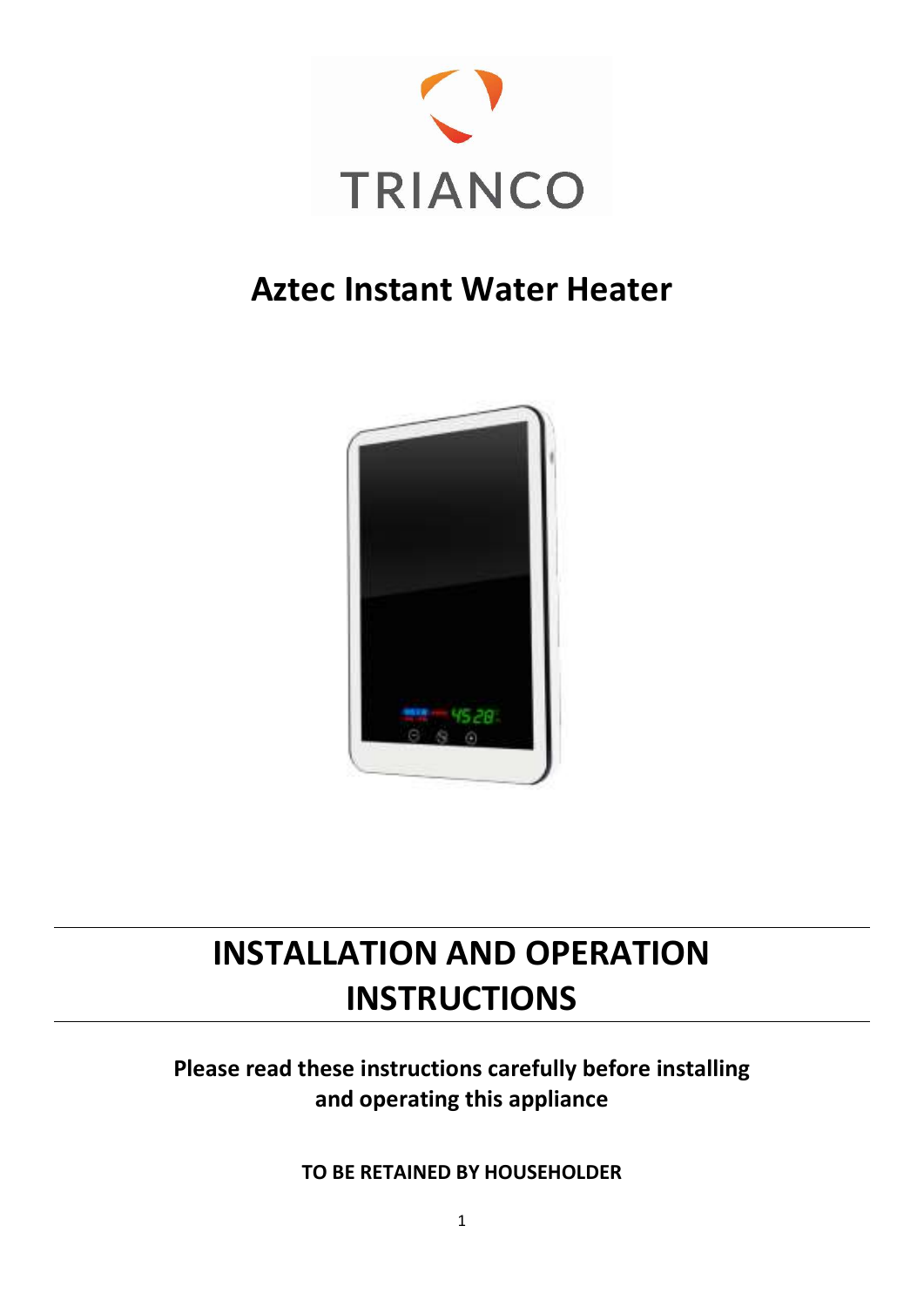## **CONTENTS**

| <b>Health and Safety</b>   | $\overline{\mathbf{3}}$ |
|----------------------------|-------------------------|
| <b>Pre-Install Notes</b>   | 4                       |
| <b>After Sales Service</b> | 4                       |
| <b>Safety Notes</b>        | 5                       |
| <b>User Instructions</b>   | 6                       |
| <b>Fault Finding</b>       | 6                       |
| <b>Installation</b>        | $\overline{7}$          |
| <b>Technical Details</b>   | 8                       |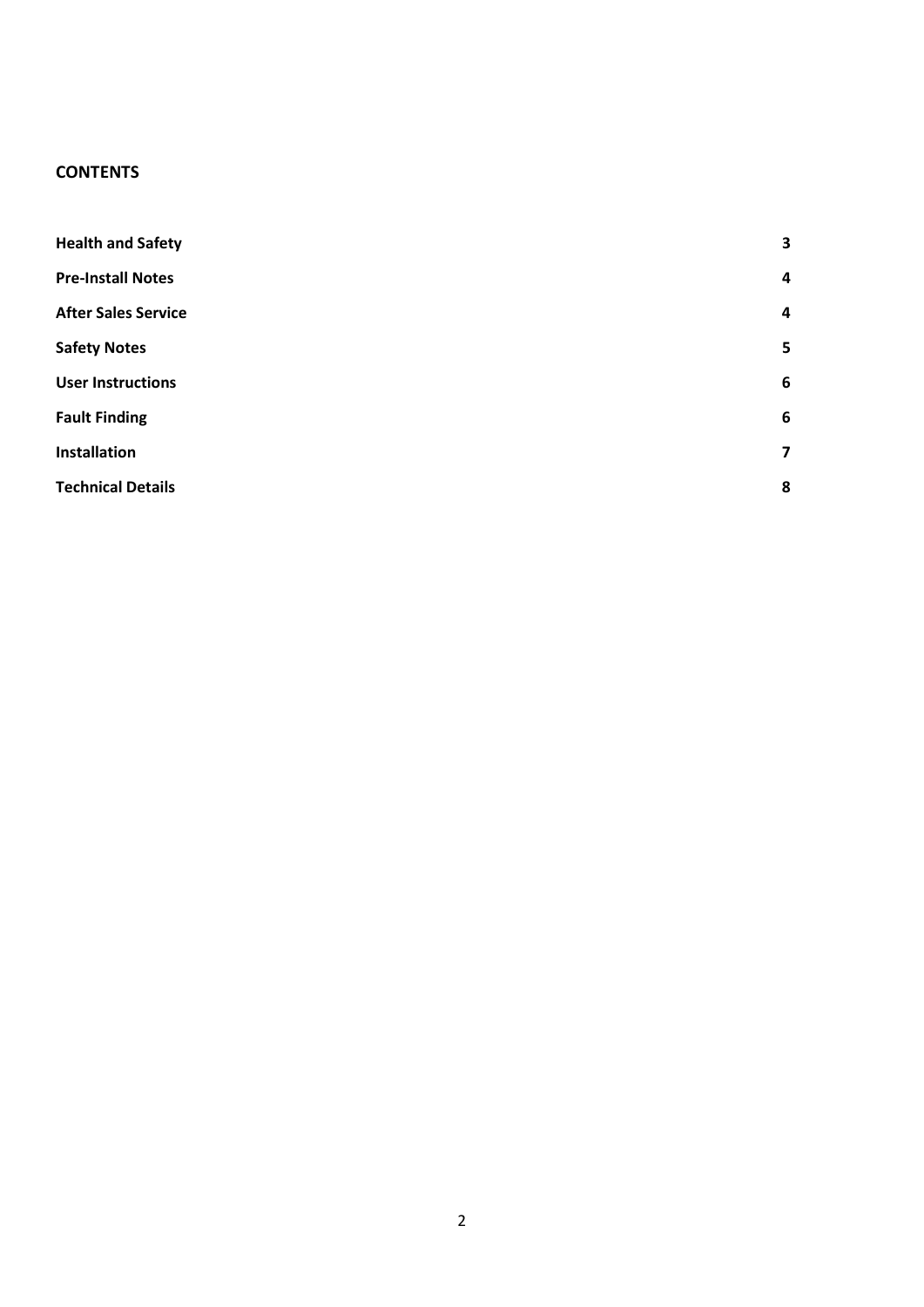# HEALTH AND SAFETY

## INFORMATION FOR THE USER, INSTALLER AND SERVICE ENGINEER

Under the Consumer Protection Act 1987 and the Health and Safety at Work Act 1974, it is a requirement to provide information on substances hazardous to health (COSHH Regulations 1998).

TR Engineering takes every reasonable care to ensure that its products are designed and constructed to meet these safety requirements when the products are properly installed and used. To fulfil the requirements, products are comprehensively tested and examined before despatch.

When working on the appliance, it is the responsibility of the user or engineer to ensure that personal protective clothing or equipment appropriate to parts that could be considered hazardous or harmful is worn.

This appliance may contain some of the items below:

#### Insulation and Seals

Glass rope, mineral wool, insulation pads, ceramic fibre and glass insulation.

When handling, avoid inhalation and contact with eyes. These may be harmful and cause irritation to the skin, eyes, nose or throat. Use disposable gloves, facemasks and eye protection.

After handling, wash hands and other exposed areas. When disposing of materials, limit dust and the risk of inhalation by using water spray. Ensure materials are securely wrapped.

Seek urgent medical attention if inhaled or ingested. Exposure to eyes and skin should be followed by immediate cleansing of the affected areas and medical attention if necessary.

## Glues, Sealants and Paints

The glues, sealants and paints used present no known hazards when the appliance is used in the manner for which it is intended.

| Notes:                                                                |  |  |  |  |
|-----------------------------------------------------------------------|--|--|--|--|
| Electrical safety checks should be carried out by a competent person. |  |  |  |  |
|                                                                       |  |  |  |  |
|                                                                       |  |  |  |  |
| Installation Engineers Signature                                      |  |  |  |  |
| Company Name (if applicable)                                          |  |  |  |  |
| <b>Company Address</b>                                                |  |  |  |  |
|                                                                       |  |  |  |  |
|                                                                       |  |  |  |  |
| Company Tel. No.                                                      |  |  |  |  |
|                                                                       |  |  |  |  |

Please read these instructions fully before installing this appliance. If in doubt seek expert advice

These instructions should be kept in a place close to the appliance for easy reference.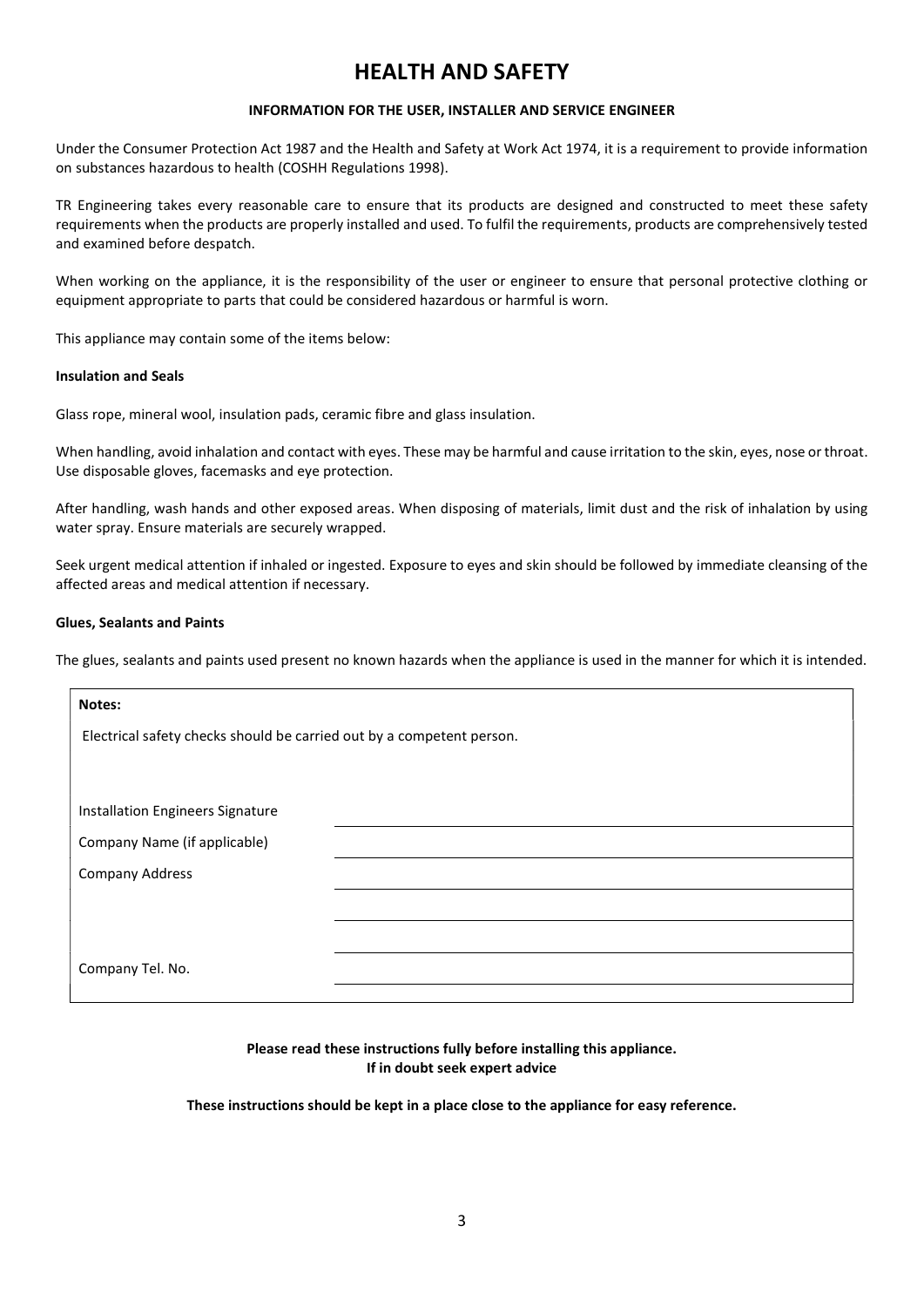# IMPORTANT PRE-INSTALLATION NOTES

Before installation, it is imperative that the following guidelines are heeded to ensure the trouble-free and efficient operation of the boiler:

## Siting

## The water heater should not be installed in a shower compartment or bathroom.

When siting the boiler, consider the potential requirement for future access to the cold-water inlet. The supplied in line filter should be cleaned either on an annual basis or when a reduction in water flow is noticed. The cold supply should have an isolation valve close to the appliance.

## Power Supply and Wiring

The power supply to the premises must meet the minimum requirements of the unit being installed, with special attention paid to the supply current, cable size, and RCD recommendation. The supply voltage to the appliance must never drop below 207 Volts.

To keep the casing clean, switch 'OFF' the water heater at the electrical supply, and simply wipe with a damp cloth. DO NOT use abrasive cleaning fluids as this may damage the stove enamel paintwork.

# TR ENGINEERING LTD CUSTOMER AFTER SALES SERVICE INFORMATION

## What to do in the event of an appliance fault or breakdown:

Step 1: Always contact your installer in the first instance, who must thoroughly check all his work PRIOR to contacting TR Engineering LTD.

Step 2: If your appliance has developed an in-warranty fault your installer should contact TR Engineering LTD for assistance from site.

We offer a Return-to-Base Warranty, please contact the service department for more details.

## PLEASE NOTE: UNAUTHORISED INVOICES FOR ATTENDANCE AND REPAIR WORK CARRIED OUT ON THIS APPLIANCE BY ANY THIRD PARTY WILL NOT BE ACCEPTED BY TR ENGINEERING LTD

#### SERVICE CENTRE AND TECHNICAL SUPPORT Tel: 0114 257 2300 Fax: 0114 257 1419

Hours of Business Monday to Thursday 8.30am - 5pm Friday 8.30am - 2.30pm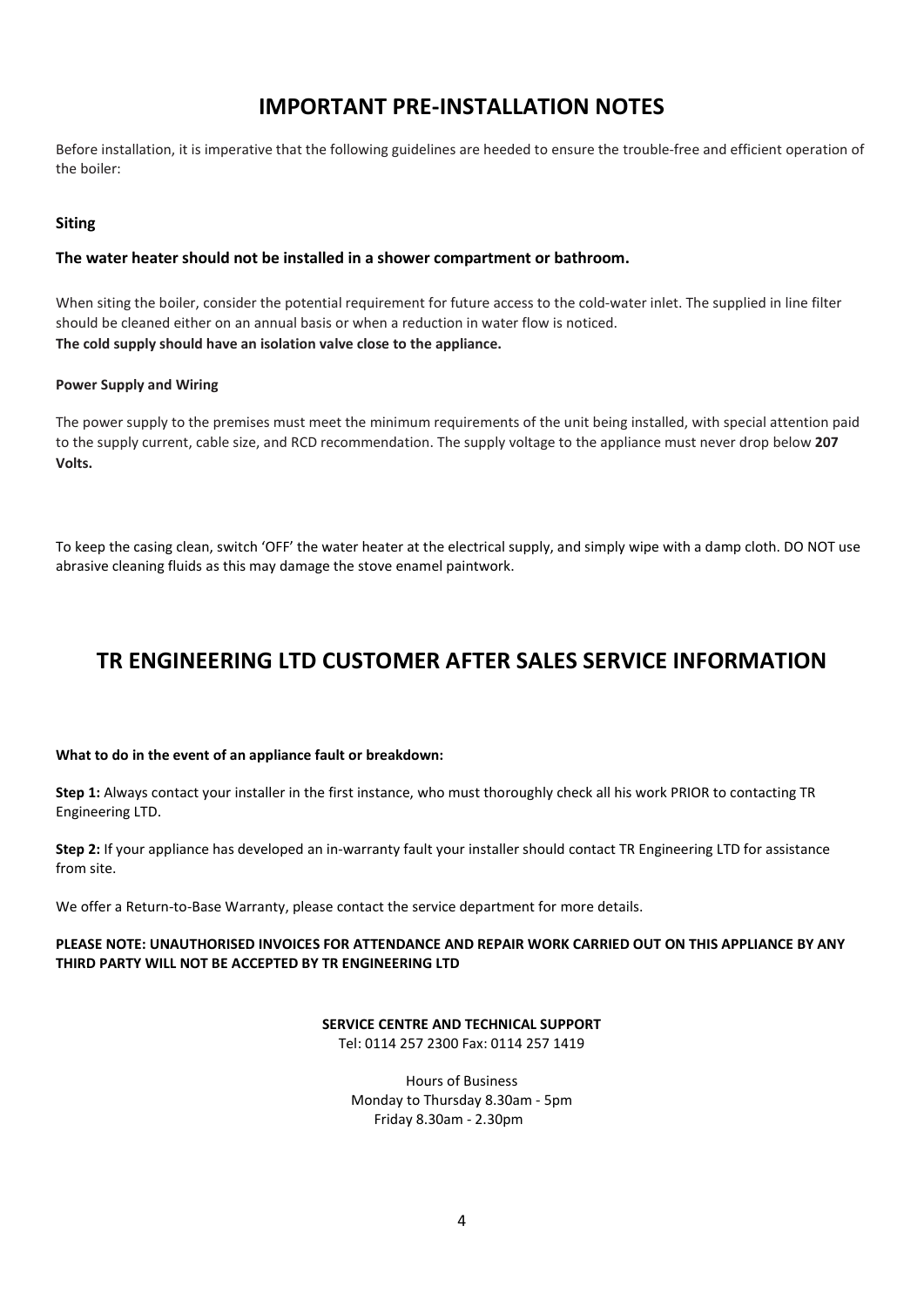# IMPORTANT SAFETY NOTES

## INTRODUCTION

The Aztec Instant Water Heater is a wall mounted instantaneous electric water heater. Once the water heater is switched on it is fully controlled by an automatic management system which monitors the safety and running functions. Designed to provide instantaneous hot water. The water heater produces hot water by passing water over electric heating elements housed in an insulated heat exchanger.

The boilers incorporate inverter constant temperature technology which automatically adjusts output to match demand.

## Read these instructions before installing your boiler.

The electrical wiring must comply with the latest edition of the Electrical Wiring Regulations BS 7671.

- 1. Always switch OFF the electrical supply before working on the hot water system.
- 2. If any part of the water heater is modified, then the warranty will be invalidated.
- 3. This appliance must be earthed

We recommend that you keep these instructions in a place near your appliance for easy reference.

## The Trianco Aztec Instant Water Heater has been designed to conform to European Directive/Standards EN60335-1:2002 +A15:2011, EN60335-2-35:2002 inc Amd 1, EN55014-1:2006 +A1:2009, EN55014-2:1997 +A2:2008.

## THE PERSON(S) WHO INSTALLS THIS APPLIANCE, SERVICES OR CARRIES OUT ANY REMEDIAL WORK, I.E. ELECTRICAL FAULT FINDING, MUST HAVE SUITABLE ENGINEERING QUALIFICATIONS.

## WARNING: DO NOT SWITCH ON THIS APPLIANCE IF THERE IS ANY POSSIBILITY THAT THE WATER MAY BE FROZEN.

## THE INSTALLATION OF THIS APPLIANCE MUST MEET THE REQUIREMENTS OF THE CURRENT ISSUE FOR ELECTRICAL INSTALLATIONS IEE WIRING.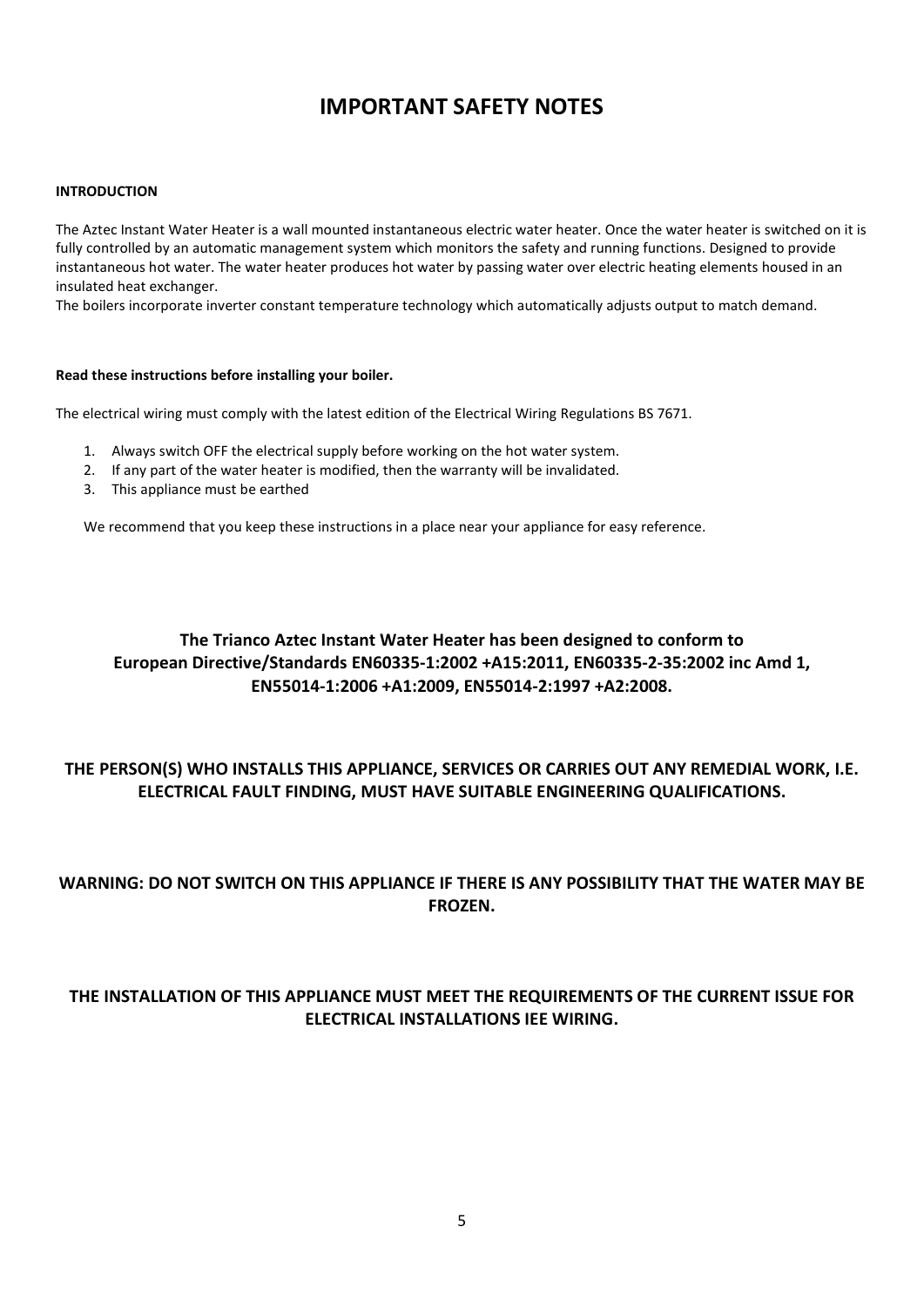## **INSTRUCTIONS**

The Trianco Aztec Instant Water Heater has been designed and constructed to give years of trouble-free service and these instructions are provided to assist you in obtaining the best performance with the least trouble and cost.

The water heater is fully automatic in operation and requires little attention other than the setting of the hot water temperature.

Do not use the appliance if there is any possibility of the water supply being frozen.

Make sure the inlet valve is turned on before turning on the main power supply.

When the power supply is turned on the water heater will display the water temperature and sound an audible tone.

Once the heater detects flow the heater will heat to the set temperature.

It might be necessary to descale any out lets from time to time if a reduction in water flow is noticed.

## Functions and Display

Press  $\bigcirc$  after the water inlet valve is turned on.

Use ▼ and ▲ to set the outlet water to the desired temperature.

## FAULT FINDING

| Problem               | Possible Cause                               | <b>Corrective Action</b>    |
|-----------------------|----------------------------------------------|-----------------------------|
| LED Displays E1       | <b>Over Temperature Protection</b>           | Automatic reset             |
| LED Displays E2       | System current leakage value is<br>too high. | Contact your engineer       |
| LED Displays E3       | Water temperature sensor<br>failure          | Contact your engineer       |
| Water Too Hot         | A: Too high temperature set                  | A: Set a lower temperature  |
|                       | B: Water flow to low                         | <b>B: Increase flow</b>     |
| Water Too Cold        | A: Low temperature set                       | A: Set a higher temperature |
|                       | B: Water flow too high                       | B: Reduce water flow        |
| Decreased outlet flow | Inlet strainer clogged                       | Clean inlet strainer        |
|                       |                                              |                             |
|                       |                                              |                             |

## Do not attempt to repair the heater, contact Trianco for assistance.

The water heater does not require any regular maintenance however the water inlet has a built-in filter which should be cleaned when a reduction in water flow is noticed.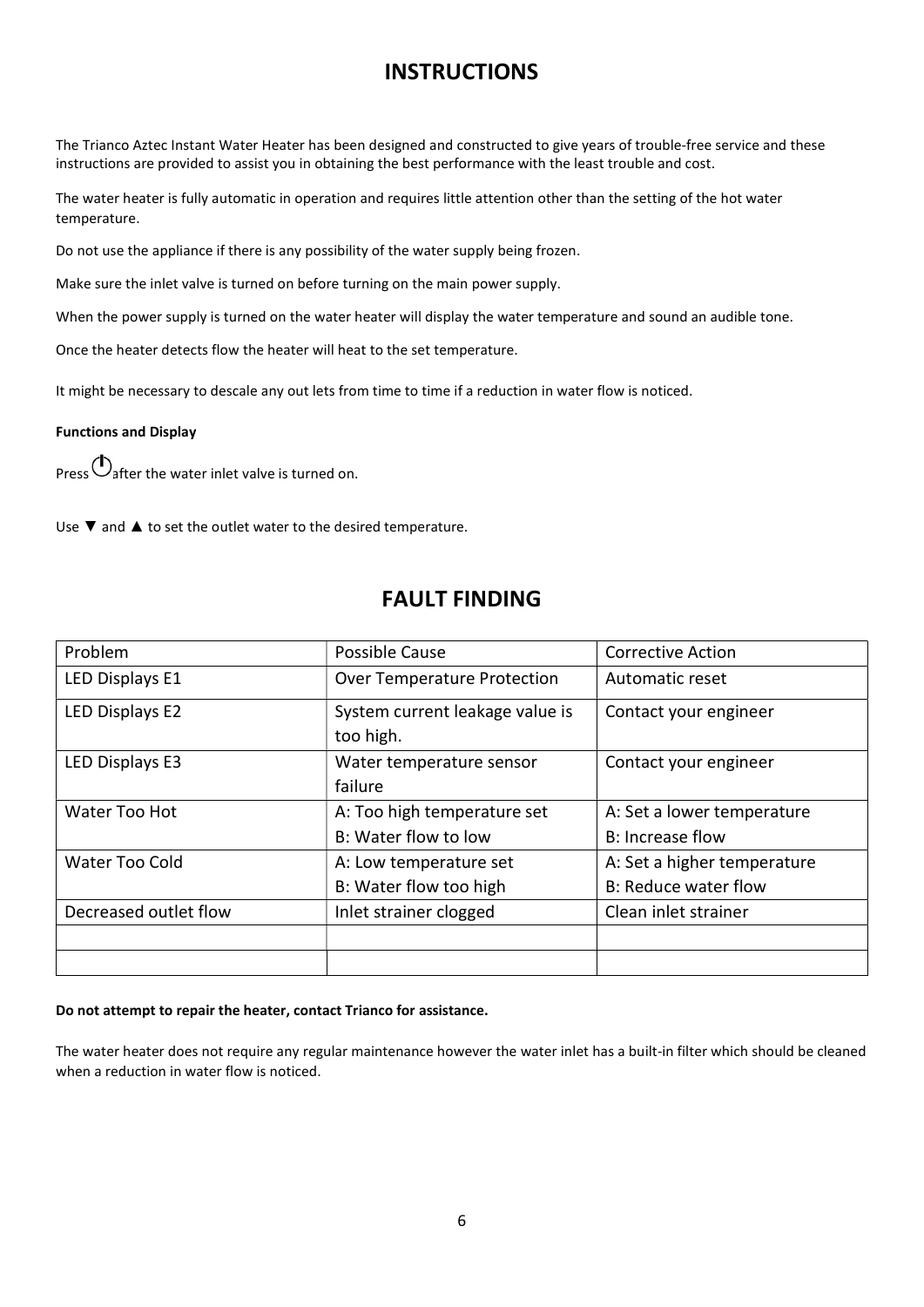# INSTALLATION

## INSTALLATION

Installation of the water heater must comply with the following British Standards and Regulations:

Current I.E.E. Regulations Local water undertaking By-laws.

#### Health and Safety at Work Act

The installer should be aware of his responsibilities under the Act and provide where necessary, appropriate protection for persons carrying out the installation. In the interests of safety, a competent engineer should install the boiler and all wiring must be carried out in accordance with current IEE regulations.

## IMPORTANT

## ALL ELECTRICAL WORK MUST BE CARRIED OUT BY A QUALIFIED ELECTRICAL ENGINEER TO CURRENT IEE WIRING **REGULATIONS.** NOT TO BE INSTALLED IN A SHOWER COMPARTMENT OR BATHROOM.

## DO NOT INSTALL IN AREAS WHERE THERE IS A RISK OF FREEZING.

It is advised the water heater is located as close to the outlet as possible to avoid long draw offs and heat loss.

The appliance must be permanently connected to the electrical supply through an isolating switch with a contact separation of no less than 3mm in all poles.

Isolate electrical and water supply before installation.

## The appliance must be earthed.

#### Wall Mounting



Attach the wall bracket to a suitable wall able to hold the weight of the water heater when filled with water.

Be careful to avoid concealed electrical cables and water pipes.

Once the bracket is secure slide the water heater on to the bracket. The water heater should be mounted horizontally with the inlet and outlet connections at the bottom of the heater.

#### Pipe Work Connection

Before connecting the pipe work, it is important to flush the pipes to remove any debris and flux residue.

The inlet supply pipe work MUST incorporate an isolation valve and inline anti scale device.

It might be necessary to obtain the best performance from the heater to restrict the flow rate at the outlet or fit a flow control valve on the inlet pipe to the heater.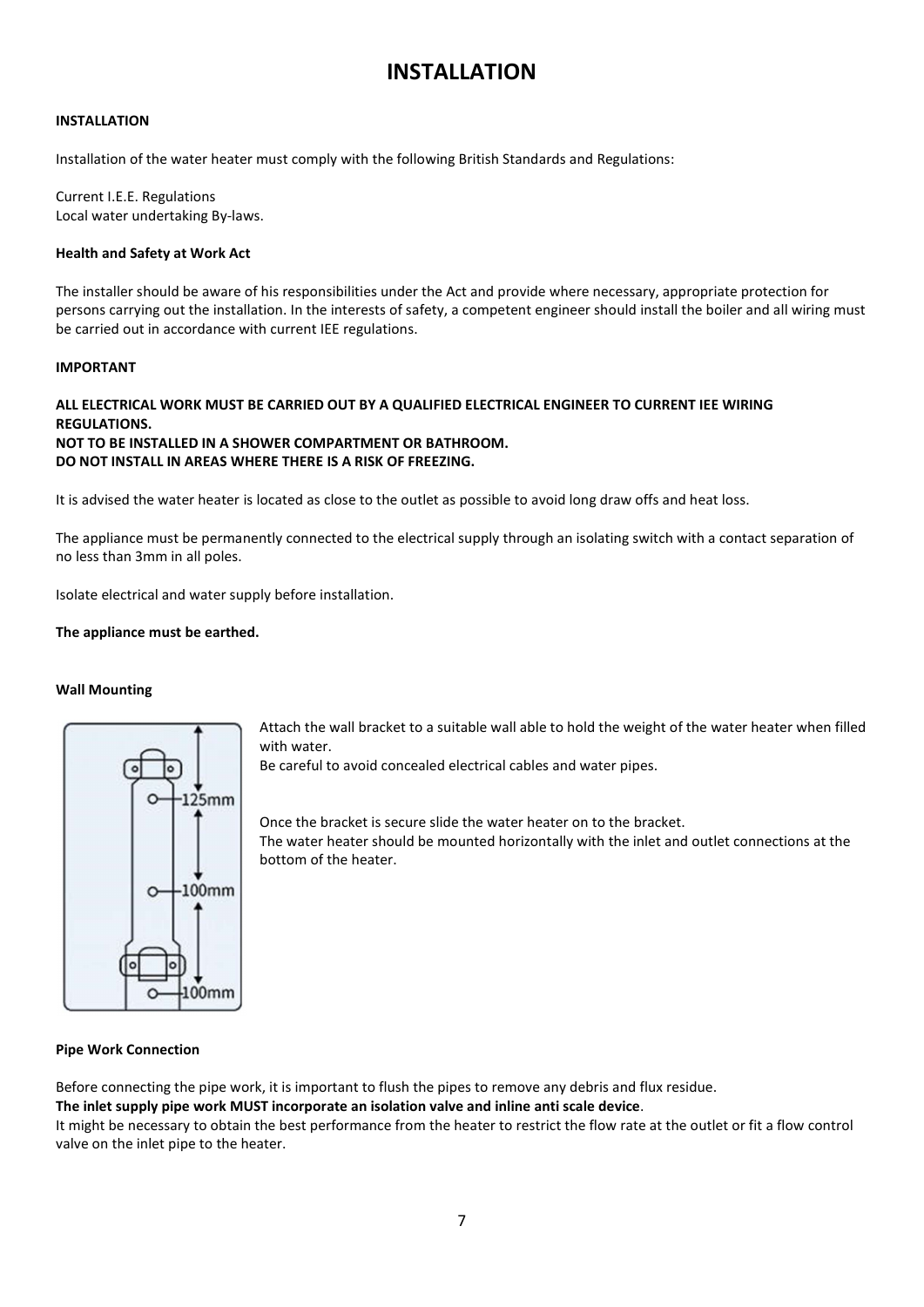# TECHNICAL DETAILS

| <b>Power</b>                          | 8KW                  | <b>12KW</b> |  |
|---------------------------------------|----------------------|-------------|--|
| <b>Phase</b>                          | 1                    |             |  |
| <b>Voltage</b>                        | 220V-240V, 50Hz/60Hz |             |  |
| Current(A)                            | 36.4                 | 54.6        |  |
| <b>Circuit Breaker Requirement(A)</b> | $\geq 40$            | $\geq 60$   |  |
| <b>Minimum Cable Size</b>             | $6m$ $m2$            | $10m$ $m2$  |  |
| <b>Temperature Range</b>              | 30°C-55°C            |             |  |
| <b>Water Pressure</b>                 | 0.02-0.6Mpa          |             |  |
| <b>Overheat Protection</b>            | 60°C                 |             |  |
| <b>Thermal cut-off</b>                | 90 C                 |             |  |
| <b>Pipe Connection</b>                | G 1/2 "              |             |  |
| <b>IP Rating</b>                      | IPX4                 |             |  |
| <b>Safety level</b>                   | <b>IPX25</b>         |             |  |